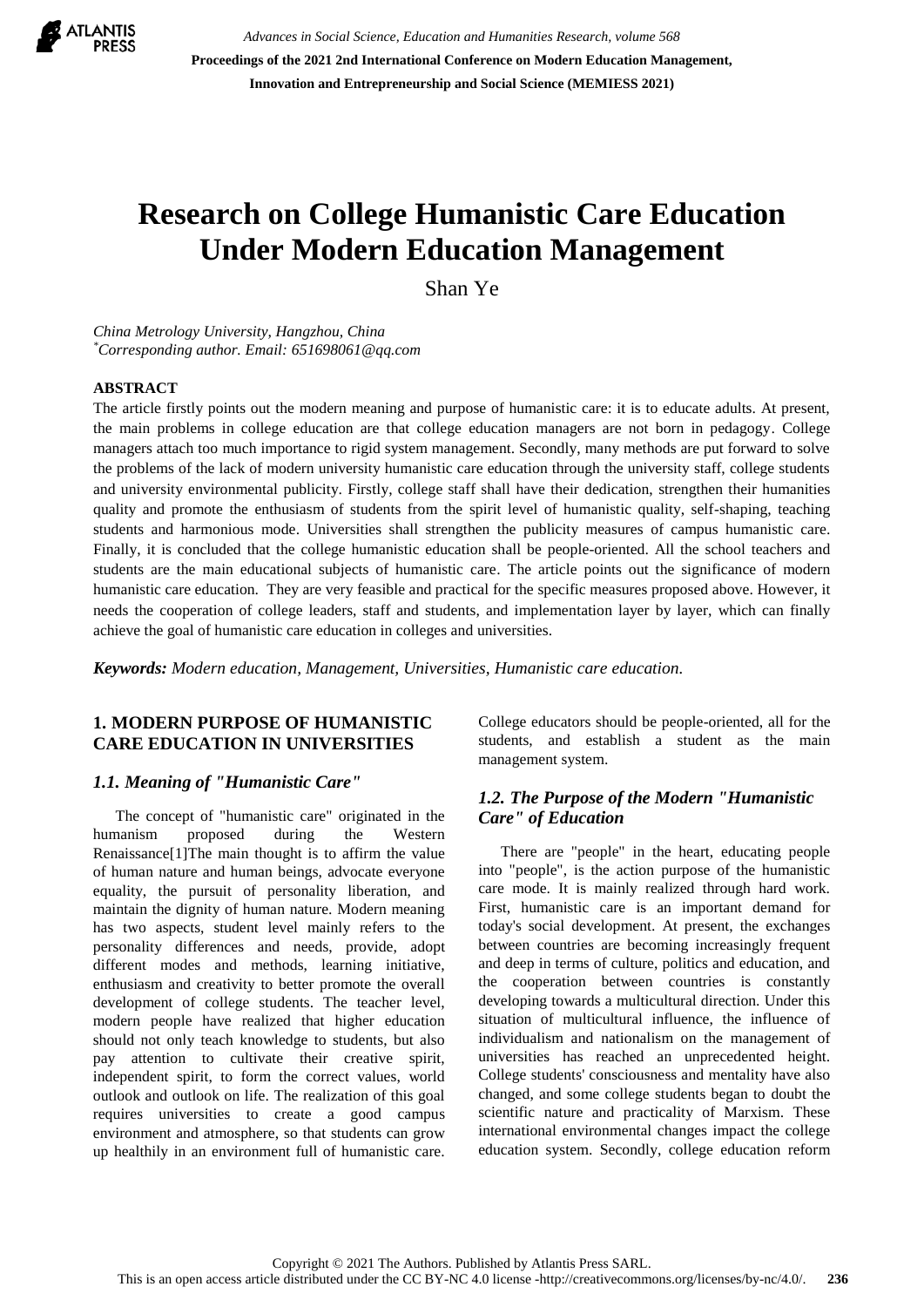

has become the voice of The Times, and the development of The Times makes education reform urgent. However, college educators are used to the traditional education mode in the process of educational practice, and still adopt "indoctrination" methods for teaching. The fixed assessment mode and a single teaching method restrict the personalized cultivation of students, which is inconsistent with the current social needs. Thirdly, the implementation of humanistic care is the practical demand and way for college students to realize their own internal development. Humanistic care recognizes that man itself is the purpose, and the fundamental purpose is the care for human nature, and the respect and love for the existence of life. The core is to affirm the value of human nature and people, which means the yearning, pursuit and transcendence of human life, meaning, value, and purpose. Respect, develop and perfect people is the starting point and the highest purpose of realizing the development of the relationship between teachers-students in colleges and universities. Finally, the psychological problems of college students in modern college education also need to be assisted and solved by humanistic care education.[5]The superior family education environment and the comfortable growth environment make college students have poor ability to resist frustration. In the face of complex college life and social circle construction, college students are easy to lose themselves and produce many psychological problems. When college students enter the society, they will also not adapt to employment. Due to their poor selfcognitive ability, they are easy to feel inferior and confused. Many factors lead to the frequent occurrence of more serious psychological and extreme malignant events in modern college students.

## **2. LACK OF HUMANISTIC CARE AND EDUCATION IN COLLEGES AND UNIVERSITIES**

#### *2.1. Non-Educational Majors for College Education Managers*

Modern college education management is not from education management major, but is engaged in cultivating human work content education career, to shape training work, must systematically learn education theory and management knowledge, master the law of education and management, in the process of practice teaching to constantly improve their political quality, moral quality, and humanistic quality and physical and mental quality. Universities should encourage teachers to actively participate in various training activities to improve teaching quality, broaden professional knowledge and improve teaching methods.

## *2.2. Attach too Much Importance to Institutional Management for College Managers [11]*

College managers attach great importance to system management and blindly restrain the teachers and students. Because the system is dead, but the management environment is changeable, and the situation of teachers and students is also complex and changeable. If we only rely on the system for management, people's subjective initiative cannot be fully paid full attention to, and the human change factors cannot be solved in the management process. This has an adverse effect on the education cause of our country.

## **3. UNIVERSITIES TO SOLVE THE LACK OF HUMANISTIC CARE EDUCATION**

## *3.1. Take University Managers as the Object Solution*

## *3.1.1. Advocate the Love and Dedication of Colleges and Universities' Faculty and Staff[2]*

Integrate the humanistic care into the modern college education management. Understand the significance and role of humanistic care in education management. On the one hand, the school leaders respect, view the heart, care for the individual needs of every staff, and understand and support the daily work of every education manager. On the other hand, colleges and universities should actively advocate the love and dedication of the staff. Colleges and universities can through typical demonstration, case education let each staff realize their historical mission and education responsibility, guide the staff in the ordinary work practice love dedication, the pursuit of excellence, in the ordinary life constantly improve their conduct and accomplishment, knowledge and talent, imperceptibly infection and influence every educator. Advocate the love and dedication, and make the dedication become the basic mission and conscious action of every educator.

## *3.1.2. Strengthen the Humanistic Quality of the College Staff*

In the process of college education management, in order to improve the quality of education management through humanistic care, it is necessary to constantly strengthen the study of the staff. College management level and practical ability determine the efficiency of education management, in order to improve the level of education management, we must effectively expand the management education knowledge, psychology knowledge, etc., and constantly strengthen the professional ethics, improve the professional dedication,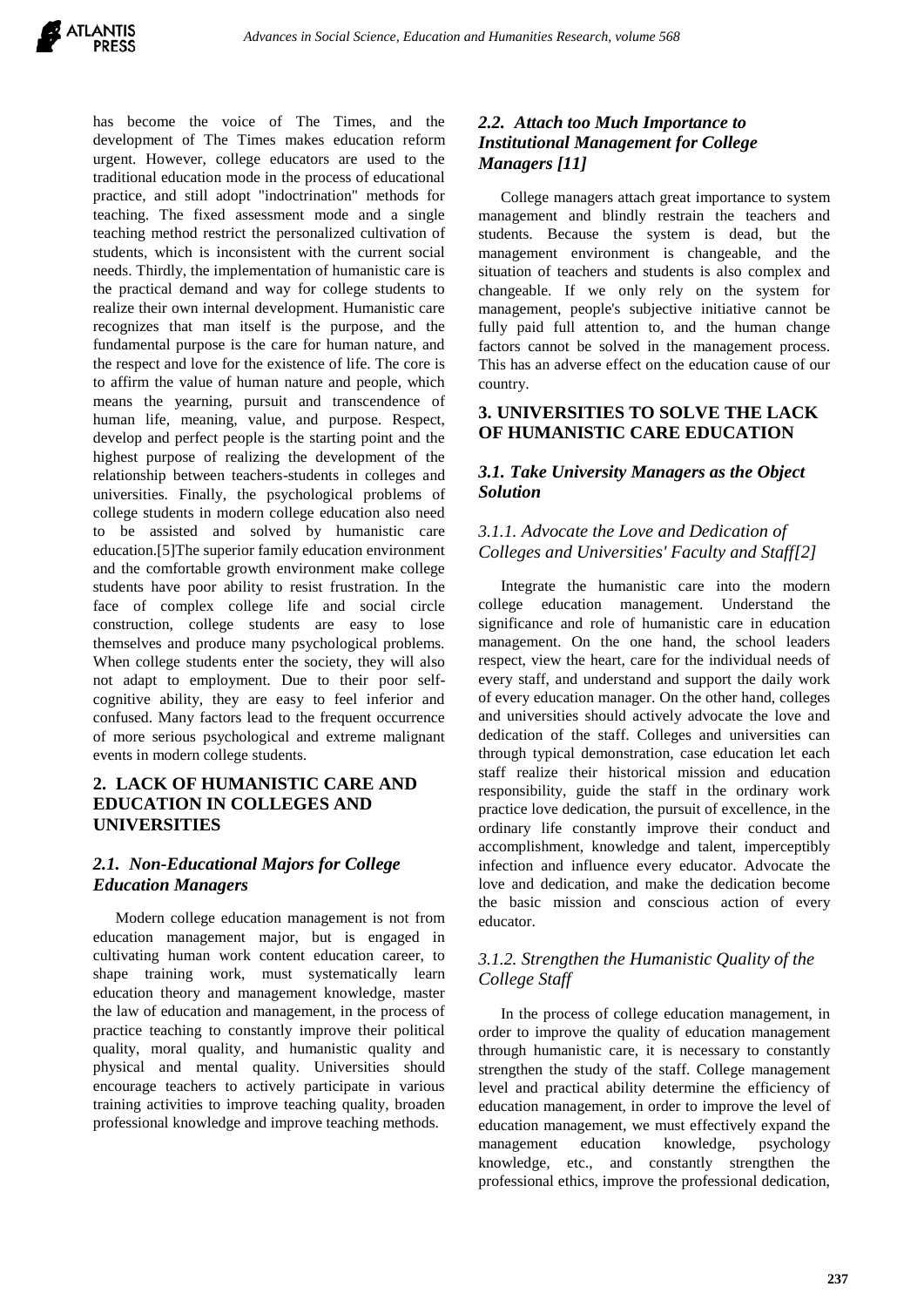sense of responsibility and enthusiasm, to create a harmonious cultural environment.

## *3.1.3. Encourage the Work Enthusiasm of College Teachers and Staff Through the Incentive Mechanism[2]*

Incentive refers to a sense of achievement, other recognition, work itself, responsibility and promotion. Education managers of contemporary colleges and universities are generally faced with lack of incentive and more health care. Many college managers, especially middle-level and grass-roots staff work at ordinary times, busy but can not see their own work results, can not feel their sense of achievement, can not get the recognition of leaders and other teachers, and promotion opportunities are slim, for them work is just a means to make a living, not too much value and significance in life. Therefore, colleges and universities should strengthen humanistic care, strengthen the incentive mechanism, and provide more channels for educators to promote vocational and professional titles. And give with them more respect and recognition. Let them see the hope of career development, to realize the work value, life goals, in order to fully mobilize the work enthusiasm and initiative of the faculty and staff.

## *3.1.4. Take Safeguarding the Interests of Students as the Starting Point of Humanistic Care for College Staff[2]*

The people-oriented education manager is to take people as the management and foundation of colleges and universities. Protecting students' interests serves as the starting point of humanistic care. Relying on the majority of educators, through scientific management means, perfect management system and flexible schoolrunning mechanism, so that education management can produce a good economic benefit and social effect. While implementing scientific management, universities should also pay attention to humanistic care, because the system is dead and people are alive, they need to rely on the active participation of people and flexibly adjust the system according to their subjective initiative. To mobilize people's enthusiasm, give full play to the subjective initiative cannot be separated from humanistic care, the rigid rights management mode will only bring people boredom. Therefore, on the basis of scientific management, the college education management also needs to integrate into the humanistic care, further improve the education management function, and realize the education management culture.

## *3.1.5. Care about Students from the Spiritual Level for College students*

The core of humanistic care literacy is that college educators care about students from the spiritual level and provide psychological counseling to students. When teachers get along with students, they should be good at listening to students' ideas, pay attention to the psychological changes of students, put themselves in the sake of students, and establish a harmonious and equal relationship between teachers and students. Colleges and universities should inspect teachers strictly and regularly to urge teachers to constantly improve their thoughts, culture and moral quality, and integrate humanistic care into teachers' educational concepts. Therefore, improving the humanistic quality of teachers and fully mobilizing the subjective initiative of teachers are the cornerstone of ensuring the development of humanistic care education work and the realization of humanistic education.

# *3.2. Solution Method with College Students as the Object*

## *3.2.1. Cultivate the Humanistic Quality of College Students*

Humanistic education can cultivate students to form a good mental outlook, but also can improve students' moral cultivation. However, under the exam-oriented education, many students must accept the examination pressure and entrance pressure from an early age, learn passively under the guidance of textbooks and teachers every day, and lack the learning of humanistic knowledge. Therefore, in order to realize humanistic education and build a civilized campus, universities must pay attention to the cultivation of students' humanistic quality and provide students with more learning opportunities that can improve their humanistic quality. Only by raising the humanistic education of college students to the height of professional education and promoting the integration of professional education and general education, can the humanistic education receive practical results. For example, it is necessary to pay attention to the setting of humanities courses in the professional education system, strengthen the penetration of arts and sciences, and the humanities courses connected with majors must account for an appropriate proportion, and be guaranteed in the mechanism, so as to realize the scientific investment of people and property. Hold colorful cultural activities. For example, each college can regularly carry out classic cultural reading reading activities, or hire outstanding teachers to give lectures to let students understand the traditional Chinese and foreign cultural classics, so as to cultivate the humanistic spirit of college students. By holding a series of cultural activities, enabling students can actively participate in it,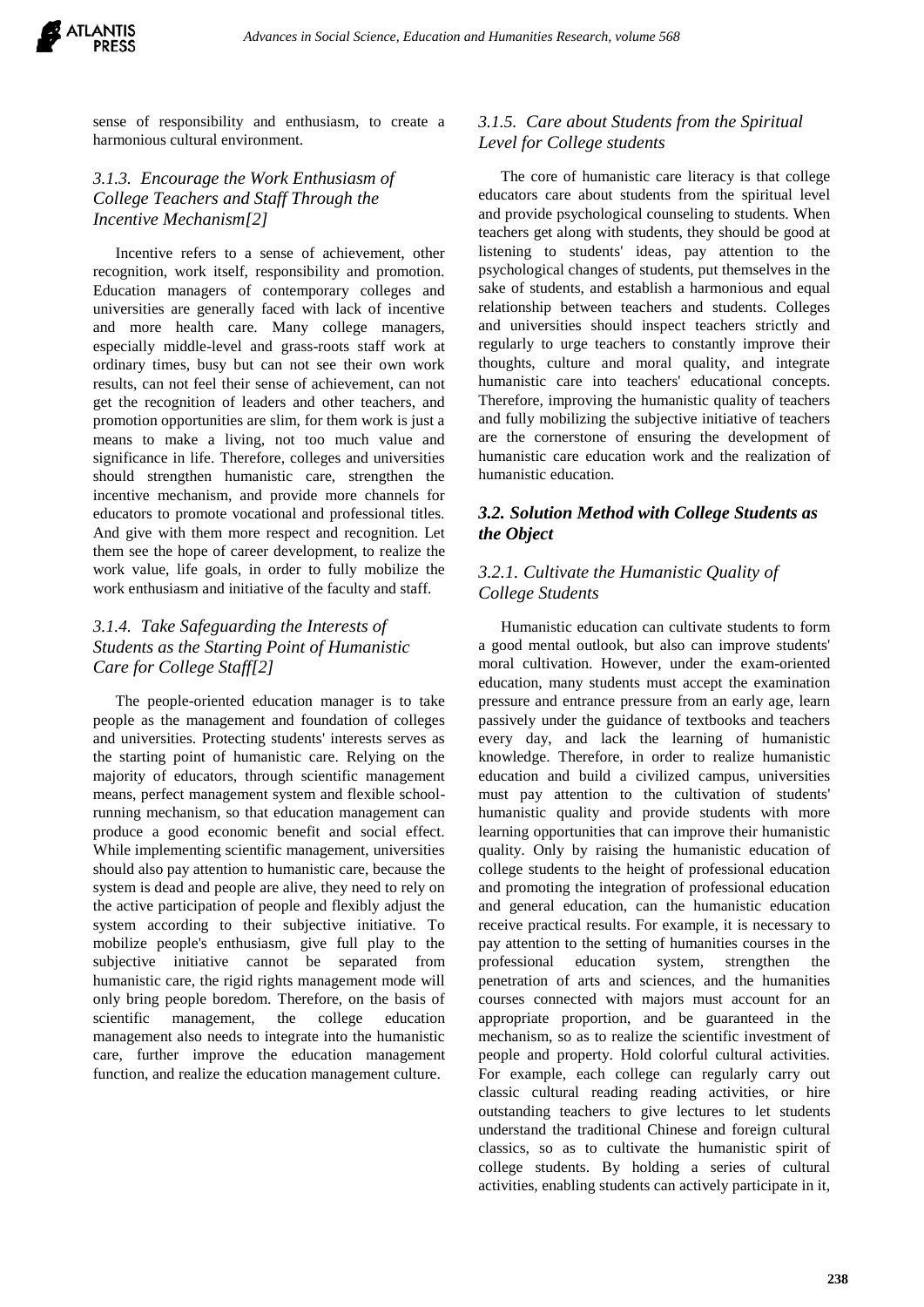promoting cultural knowledge is constantly internalized into the college students' own humanistic quality.

#### *3.2.2. Self-shaping for College Students*

College teachers should also guide college students to actively "shape themselves". Any education is bidirectional, and no matter how people identify the subject of education, they must recognize the important role of educators themselves. Humanistic literacy education is also a process of external causes playing through internal causes. The mobilization of college students' own initiative is always the key to the improvement of their humanistic quality. If college students themselves have the goal of growing into an all-round development of talents, and have a good learning attitude and basic learning ability, then the external environment and the education platform and the literacy education improvement system can play an important role. Otherwise, anything external is just a decoration that cannot work. Therefore, guiding college students to actively shape themselves is an important link of college students' humanistic quality education.

## *3.2.3. Humanistic Care Education According to Their Aptitude*

In the process of college education, every student is an independent individual, and every student has different differences, but also has different hobbies and pursuits. In such an environment, the students should be condensed into a whole. In the process of education, students are the main body of education and management. In the management of college education management, to penetrate humanistic care, it is necessary to strengthen humanistic care education for students. Take methods, such as choosing students 'class students with high comprehensive quality as class cadres; effectively organize students to participate in collective activities, and constantly strengthen students' love for the collective. Teachers not only pay attention to students 'professional knowledge, but also pay attention to students' ideology, to carry out various targeted spiritual and cultural activities, to create a good development platform for students. Teachers should respect the students 'personal personality, understand each student's ideology, and constantly strengthen the communication with the students, always adhere to the people-oriented, thought-oriented.

# *3.2.4. Innovate the Teacher-student Interaction Mode[3]*

Colleges and universities should reform the traditional management system. Enhance the friendship between teachers and students through campus activities, and form a learning state of mutual assistance between teachers and students. Enhance the friendship between students, enhance the feelings between students, encounter problems in learning to solve through discussion. Teachers regularly organize campus activities with students as the main body, and penetrate the concept of humanistic care to students through the activities. Students through participating in activities can coordinate study and pressure in daily life to promote the healthy development of students' personality. Teachers should play the guiding role of humanistic ideology, pass on positive energy to students, set an example, and give students correct guidance. We should also pay attention to students 'learning and growth during school, understand students' problems and further solve them.

## *3.3. Take the College Cultural Environment as the Object Solution*

## *3.3.1. University Campus Publicity Angle*

Universities build elegant university cultural environment and culture. While strengthening the construction of material culture, the "soft power construction" of campus culture should be strengthened, so that college students can be influenced and influenced imperceptibly, and then improve their humanistic quality. Humanistic care publicity methods include, such as placing handicrafts in the publicity column on the school, setting up a green learning environment in the classroom, and using various ways to create a good humanistic campus environment for the whole school teachers and students. Carry out various training of humanistic care or benign competition activities, strengthen the effective publicity of humanistic care, let humanistic care penetrate into all aspects of colleges and universities, and effectively improve the education management level of modern colleges and universities.

#### **4. CONCLUSIONS**

The humanistic care of college education management shall not be aimed at students. All teachers and students respect the main position of all. Only by putting forward people oriented, constantly exploring and innovating and seeking more reasonable education management methods, we can promote the development of modern university education.

Education must cultivate people's self-determination ability, rather than cultivate people to adapt to the traditional world. Education does not focus on practical, and teach knowledge and skills in order to awaken the power of students, cultivate their self-initiative, abstract induction and understanding, so that they can make a meaningful choice in the unpredictable future situation. Scientific education is a key link to promote the development of market economy. Scientific education in colleges and universities has brought a large number of